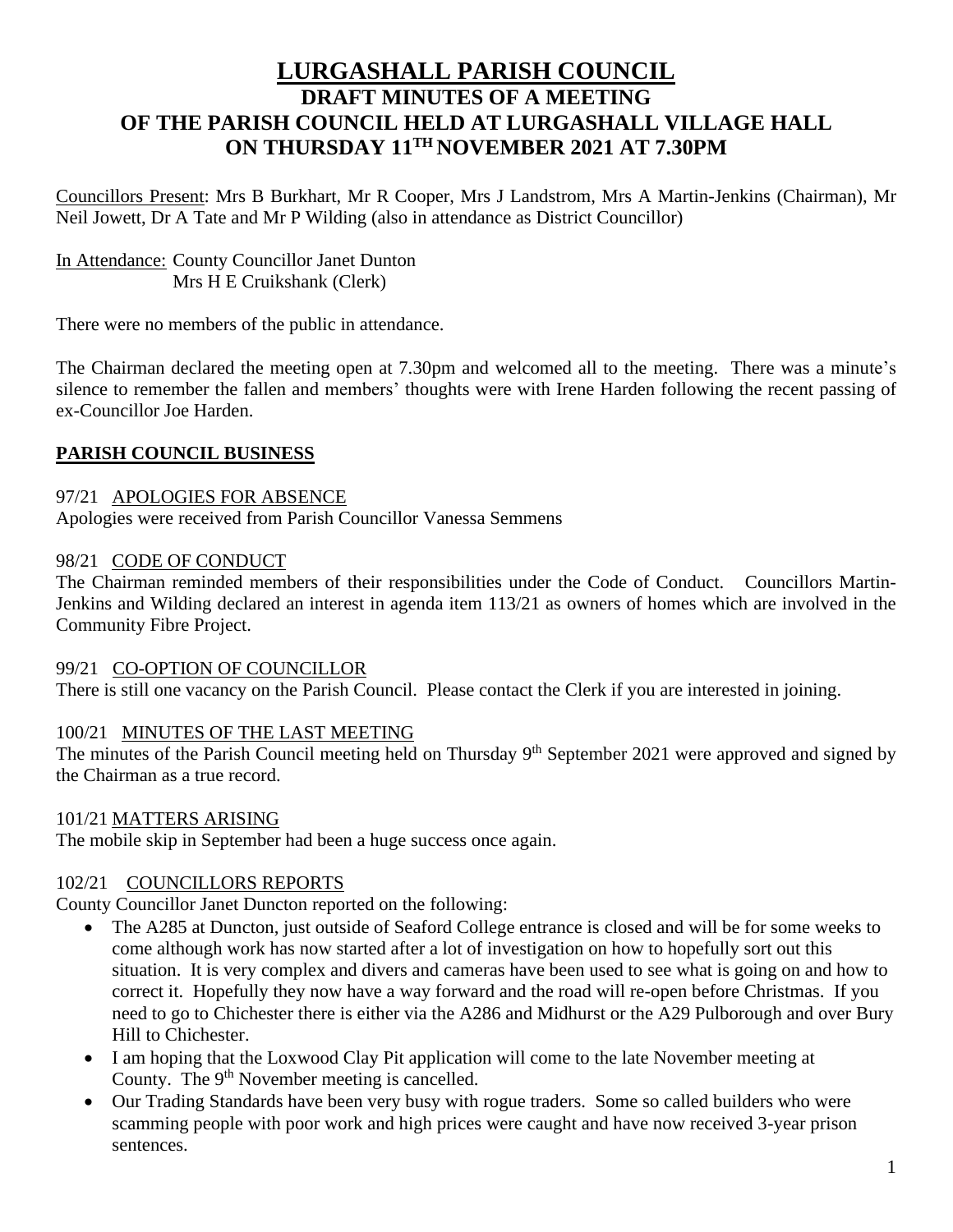- A lot of discussion over cut or no cut verges. This can be contentious because many want the plants to grow and thrive for the bees etc. and some like the look as well. On the other hand, we have to keep people safe and the verges, especially in bad weather when the growth is tall can be an obstruction for pedestrians, wheelchairs, buggies etc. Trying to get it right isn't straight forward but we are trying.
- Our other Services are going forward as normal with continued improvement in Children's Services. One of the most difficult challenges at the moment it adult care. We are still waiting for the white paper from Government on this. As you can imagine this can all be very costly so it's watch this space.
- The Local Plan is still taking our time. You all know the situation with the Hardham water site and its effect on development in the northern part of the district. There are updates on the CDC website. I don't think there is much I can say about the A27 which is of course making so many of the difficulties south of the Downs. I don't see this being solved soon but can assure you that there are continuous discussions taking place.
- WSCC has been working with District and Borough Councils in helping both Syrian and Afghan refugees.

Mr Jowett asked whether there was an update on the repairs to Jobsons Lane following the emails he had sent County Councillor Duncton as it was in a disgusting state and a main route out of the village. It was the focal talking point in the village. If a serious accident happens then WSCC are liable. Mrs Duncton said she had put in a request and it is on Highways forward programme to be done with larger scale patching work and retarmacking. She said she would try and find out timescales for the works. She added a fallen tree had been removed on Tennysons Lane.

Contact Janet Duncton if you need some help with issues on [janet.duncton@westsussex.gov.uk](mailto:janet.duncton@westsussex.gov.uk) or mobile 07979 152898

District Councillor Wilding reported on the following:

- CDC Budget will be okay but there may well be problems if no compensation is given if the Government considers providing the green waste service for free and brings in mandatory food waste collections in future years.
- The first stage of a project to increase the amount of much-needed short stay accommodation for people facing homelessness is now complete, with three refurbished flats now ready for use. Work is progressing well at the Freeland Close site, which will provide a further 17 flats.
- CDC has distributed more than 8,000 free trees which will be planted in the Chichester District this winter as part of a scheme to increase tree planting across the district. The scheme, which is funded by The Department for Environment, Food and Rural Affairs (DEFRA), is testing ways to increase tree cover in rural and urban areas.
- A new quality street market featuring local designers and producers will be coming to Chichester city centre on Sunday 7 November. The Cross Market & More has been organised by our events team following an increased demand for more varied types of markets across the district.
- We are also reaching that time of year when we all start to think about Christmas. CDC will be running a Support Local campaign again this year, along with partners across the district, including the Observer series and V2 Radio. As part of this, we have just announced that we will be introducing a package of parking incentives in council owned car parks to further support local businesses this Christmas.
- CDC is also busy working with our partners on the Season of Culture. This will celebrate a series of milestones, including the 60th anniversary of Chichester Festival Theatre; 40th anniversary of Pallant House Gallery; 10th anniversary of The Novium Museum; 30th anniversary of Chichester International Film Festival; 10th anniversary of the Festival of Chichester; and 200th anniversary of the Chichester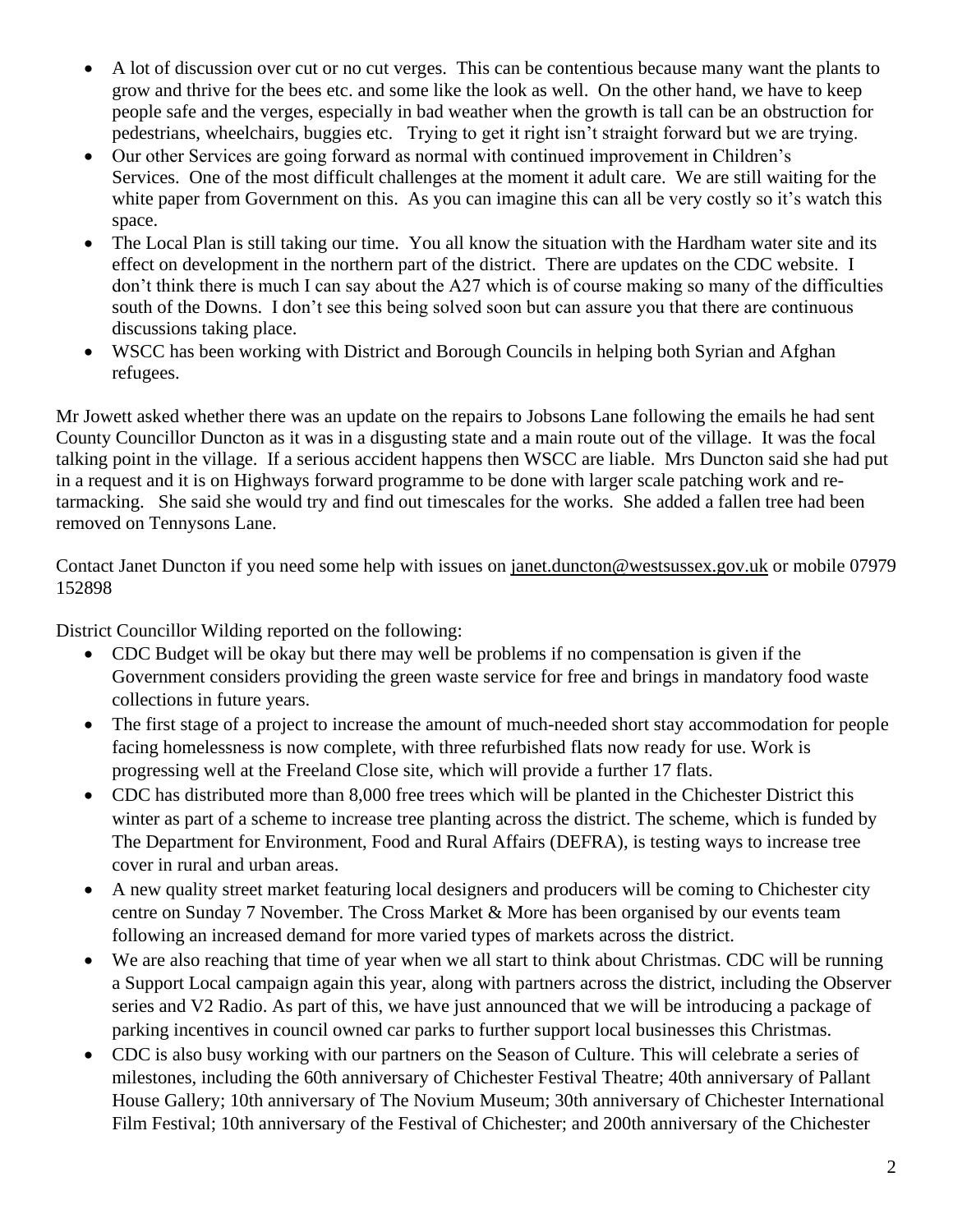Canal! Cultural organisations from across the district are participating, with a series of fantastic events and celebrations.

• This year, we launched the 'Invest Chichester' website, which aims to provide information and support to those businesses who may be interested in investing in or relocating to the area.

Any queries of a District nature, please do not hesitate to contact Peter Wilding on [pwilding@chichester.gov.uk](mailto:pwilding@chichester.gov.uk)

## 103/21 FINANCE

The Clerk had previously distributed Appendix 2a and b which included:

- a) A statement of the position of the Council's bank accounts as at  $5<sup>th</sup>$  November 2021 incorporating details of cheques which needed to be issued, and for which approval was sought.
- b) Budget Monitoring sheet as at 5<sup>th</sup> November 2021
- c) Internet banking has finally been set up via NatWest Bankline. Two authorisations are still required for every payment and all payments made will continue to be listed at every meeting.
- d) Thank you letters had been received from all the village organisations and Northchapel Primary School following the donations approved and paid out at the last meeting.

The Council's current financial position at £30,188, bank account and budget monitoring sheet were noted. The second instalment of the precept @ £12,500 had been received.

The members duly approved the payments for Mrs H E Cruikshank (Clerk's September & October 2021 Salary & Expenses) @ £822, The Leconfield Estates (Allotment water) @ £69.

The Clerk confirmed that the Annual Return 2020/21 had been certified by the external auditors, Moore with no issues. The Chairman thanked the Clerk for all her work with this.

The Finance & General Purposes Committee meeting is provisionally booked for Wednesday 8<sup>th</sup> December at the Village Hall to discuss the budget and precept for 2022/23.

104/21 PLANNING

The Clerk had previously distributed Appendix 3. Mr Wilding commented upon the following applications;

## **PLANNING APPLICATIONS DISCUSSED SINCE THE LAST PC MEETING**

SDNP/21/04442/FUL

Dial Green House Dial Green Lane Lurgashall GU28 9HA Demolition of existing dwelling and outbuildings and construction of replacement dwelling and associated works.

### SDNP/21/04454/HOUS

Smugglers Cottage Jobsons Lane Windfall Wood Common Lurgashall GU28 9HA Erection of garden outbuilding.

SDNP/21/04326/HOUS Hazards High Hamstead Lane Lurgashall GU28 9ET Erection of a single storey extension.

SDNP/21/04327/HOUS Hazards High Hamstead Lane Lurgashall GU28 9ET Erection of two storey and single storey extensions

### **DECISIONS RECEIVED FROM CDC/SDNPA SINCE THE LAST PC MEETING**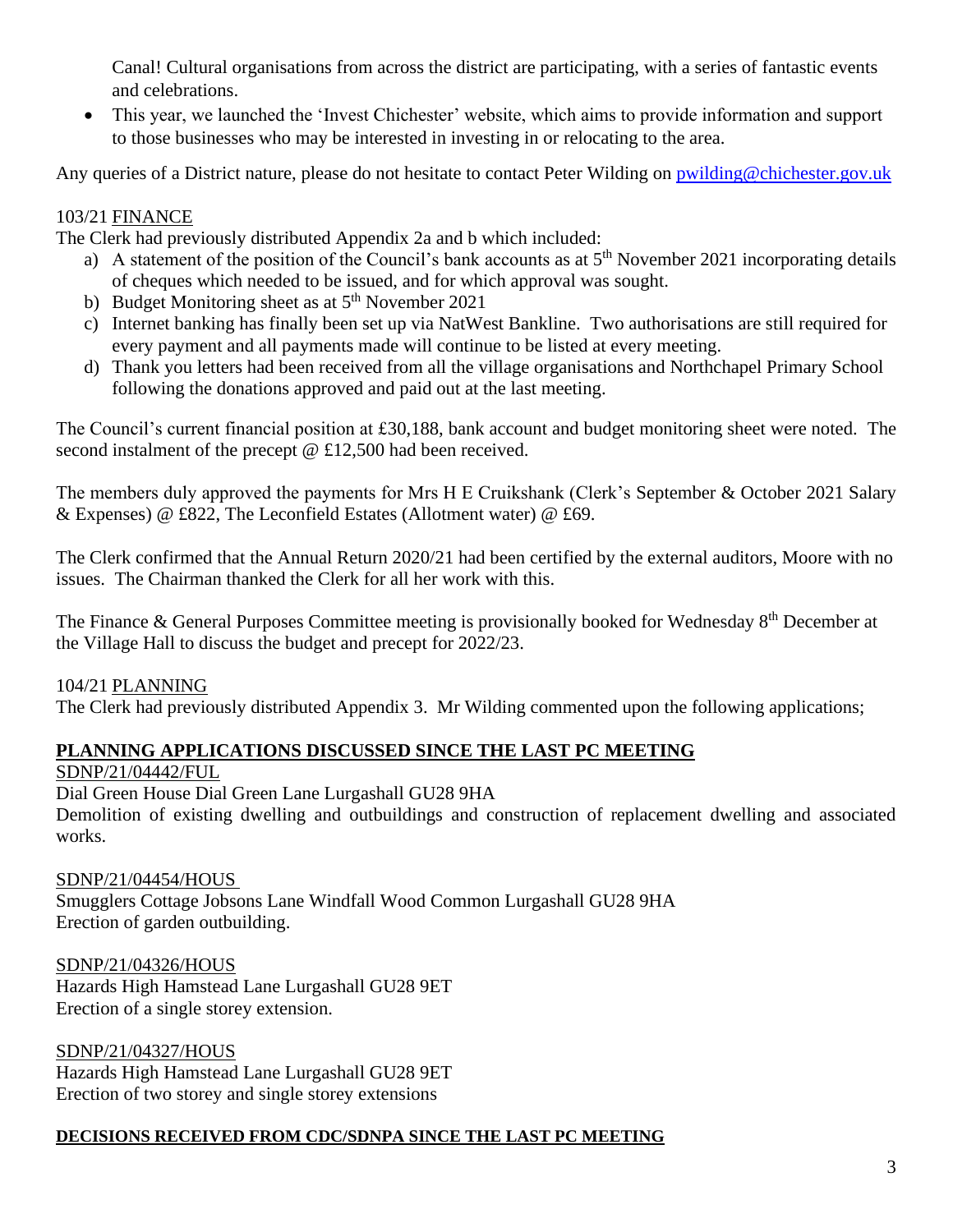### *SDNP/21/02874/PRE*

*Aldworth Farm Jobsons Lane Lurgashall West Sussex GU27 3BY Erection of an (incidental) outbuilding. Advice given*

### *SDNP/21/02601/CND*

*The Quell Job sons Lane Lurgashall GU27 3BW Demolition of existing garage at The Quell and construction of a new garage building and area of hard standing including space for internal & external parking, storage room, provision for electric charging points and photovoltaics on the new flat roof (Variation of conditions 1, 3 and 4 from planning permission SDNP/20/01974/HOUS - Alteration to layout of approved plans, amendments to the roofing materials and omit of green roofing). Decision: Approved*

### *SDNP/21/01704/HOUS*

*Glebe House Blind Lane Lurgashall GU28 9ET Conversion of existing garage to workers accommodation, games room and garage/storage. Decision: Approved*

*SDNP/21/04057/TCA Brook Hill, The Chimes Blind Lane Lurgashall GU28 9HB Notification of intention to reduce height by 3m on 14 no. Lawson Cypress trees, 1 no. Poplar tree and 1 no. Oak tree. Decision: Raise no objection*

#### *SDNP/21/05033/LIS*

*Dickhurst Farm Barn at Dickhurst Farm Petworth Road Lurgashall Haslemere West Sussex GU27 3BG Proposal of 2 no. car, single storey timber framed garage with side lean-to for storage. Case withdrawn*

#### *SDNP/21/05035/LIS*

*Dickhurst Farm Cottage Petworth Road Lurgashall Haslemere West Sussex GU27 3BG Proposed swimming pool pond and single storey pool house, with toilet facilities and plant room Case withdrawn*

#### *SDNP/21/04442/FUL*

*Dial Green House Dial Green Lane Lurgashall GU28 9HA Demolition of existing dwelling and outbuildings and construction of replacement dwelling and associated works. Decision: Refused*

*SDNP/21/04327/HOUS Hazards High Hamstead Lane Lurgashall GU28 9ET Erection of two storey and single storey extensions Decision: Approved*

*SDNP/21/04326/HOUS Hazards High Hamstead Lane Lurgashall GU28 9ET Erection of single storey extension. Decision: Approved*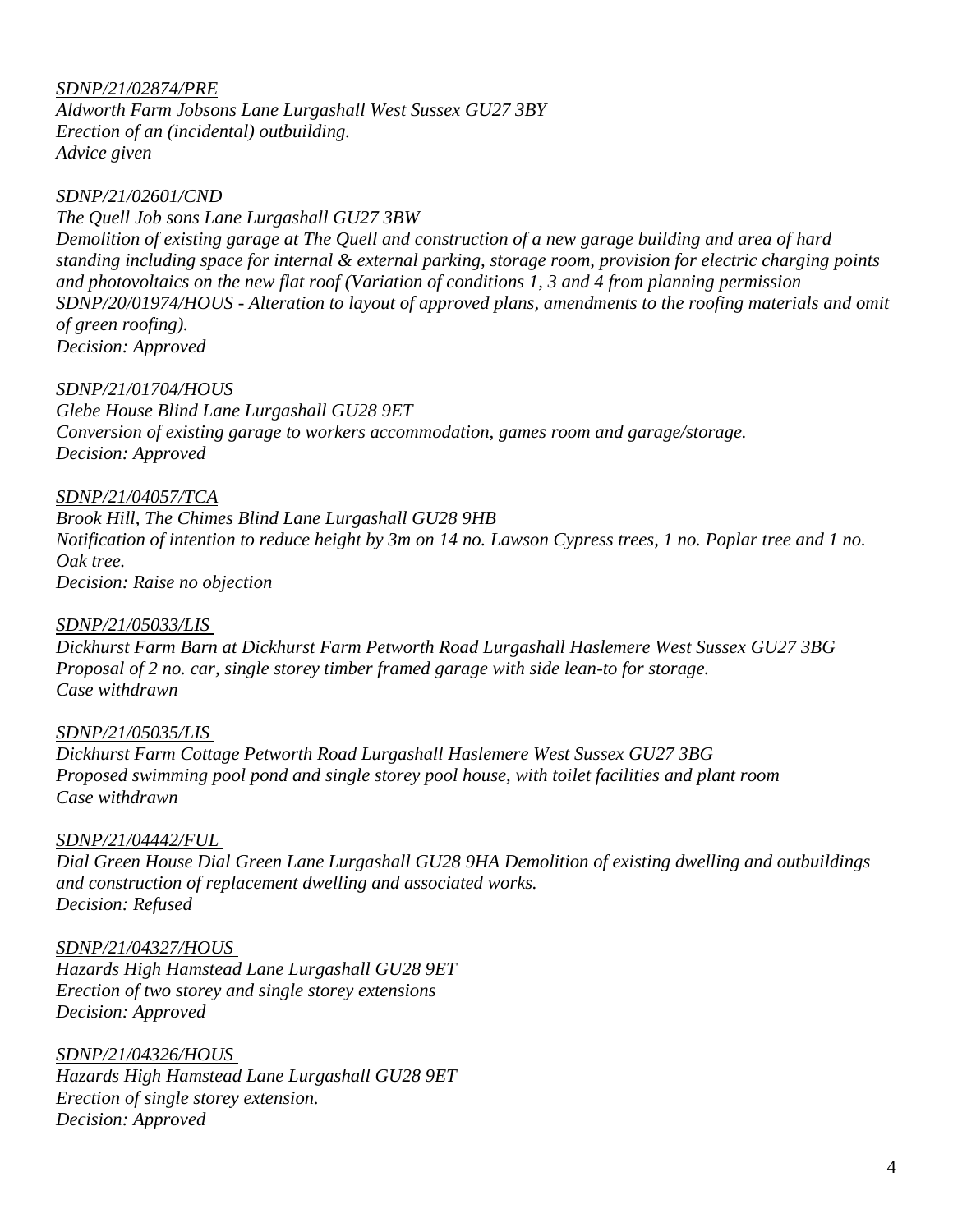### *SDNP/21/04095/PRE*

*Upper Barn House Dial Green Lane Lurgashall Petworth West Sussex GU28 9EU Proposed two storey pitched roof side extension with all materials to match existing Pre-app advice given*

#### **APPLICATIONS TO BE CONSIDERED AT A PLANNING MEETING AFTER THE MAIN MEETING** SDNP/21/04881/HOUS

Sarnsfield Surrey Road Lickfold Lurgashall Petworth West Sussex GU28 9EZ Demolition of existing outbuilding. Construction of replacement outbuilding

### SDNP/21/05034/HOUS

Dickhurst Farm Cottage, Petworth Road, Lurgashall, Haslemere, Surrey GU27 3BG Proposed swimming pool pond and single storey pool house with toilet facilities and plant room

### SDNP/21/05382/HOUS

### The Quell Hazelmere Lane Lurgashall GU27 3BW

Alterations to fenestration including new areas of glazing and new areas of timber cladding, to match existing building. Solar PV panels to roof. Extension to existing outdoor seating area. Demolition of existing pool house and construction of replacement pool house rationalising of existing pool layout. Associated hard and soft landscaping works around pool and pool house.

The Clerk updated members on the various enforcement matters in the parish.

### 105/21 HIGHWAYS INCLUDING VILLAGE GREEN AND WINTER MANAGEMENT

The Winter Plan has been finalised with WSCC with the gritting routes confirmed. Mr Cooper reported the Village Green had its last cut this week and the new mower is good.

The Clerk to write to head of WSCC about the dreadful state of Jobsons Lane.

## 106/21 PLAYGROUND

Mr Cooper reported the playground is getting good use with more children in the village. Vanessa Semmens is to take on responsibility of the playground including the assessment of the equipment on a regular basis.

### 107/21 ALLOTMENTS

Mrs Landstrom had previously distributed an allotment update. All plots are now taken with one person on the waiting list. She reported the hedge had been cut and the tidy up session/get together in October had been very successful and will become a regular event in the Spring and Autumn. They had planned to lay a communal patio area in the centre of the field; however, it has now been decided that this will stay grassed and they will try and find a couple of picnic tables to put there instead.

### 108/21 RIGHTS OF WAYS

The Clerk to ask for an update on summer clearance works and when the next WSCC inspection is due to take place.

## 109/21 L.R.A

Dr Tate stated that the L.R.A were very grateful for the Parish Council's donation which meant they only made a small loss at year-end.

### 110/21 CRICKET PAVILION

Mr Cooper reported that Stemps had made the pavilion watertight and re-done the ends and side boards. The clock tower had been repainted and the roof all repaired including at the back.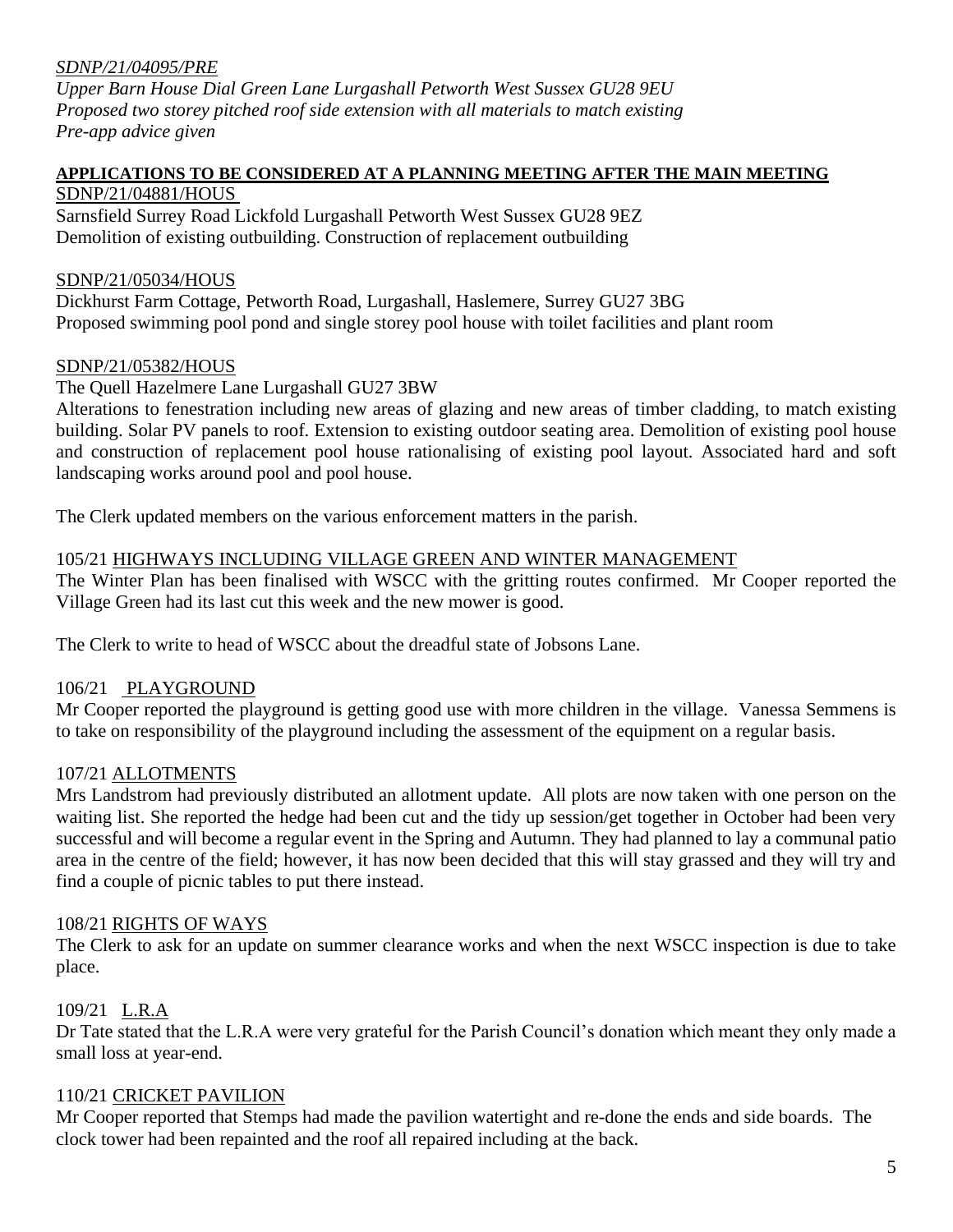## 111/21 ELECTRIC CAR CHARGING POINT

The Clerk stated there are so many options out there with differing deals, grants and suppliers. It is an absolute mine field. The obvious location would be the Village Hall but it would be up to the VH Management Committee to organise. You can make money by doing it yourself or you can get companies in to install, maintain and run the project for you. It is something which is changing by the minute. However, WSCC have announced this week that they have signed a contract to provide a large scale roll out of 1000's of public charge points across the county within the next decade. Residents can register interest [www.connectedkerb.com/west](http://www.connectedkerb.com/west-sussex-chargepoint-network)[sussex-chargepoint-network](http://www.connectedkerb.com/west-sussex-chargepoint-network) The more people who sign up the more likely we are to succeed. Clerk has put information on the Lurgashall Link Facebook page and will put into the newsletter.

Mr Cooper stated the Village Hall Management Committee had discussed this at their last meeting and are supportive of the idea but are concerned whether the existing infrastructure has capability. It was thought the triangular piece of land at the end of the car park would be the ideal location however Hyde Housing own it but perhaps public pressure would get them to consider providing electric car points in time.

## 112/21 QUEENS PLATINUM JUBILEE TREE PLANTING

The Clerk reported that there is a nationwide project, Queens Green Canopy to help mark HM The Queen's Platinum Jubilee in June by planting a tree. Mrs Landstrom suggested planting a fruit tree behind the shop. The Clerk to look into any applications for free trees. Mrs Landstrom added she thought it would be nice to see daffodils planted on the triangle at the bottom of the Village Green.

## 113/21 COMMUNITY FIBRE PROJECT

Mr Wilding stated he was organising a Community Fibre Partnership to get 17 properties in Lurgashall in Jobsons Lane and Roundhurst Lane connected to fibre broadband. They have now received a Final Offer from Openreach and should soon be in a position to proceed. The Partnership needs a Legal Entity that can contract with Openreach; no payments will be involved because all the work is funded by voucher payments. He asked whether the Parish Council would consider being the Legal Entity? Members agreed this was acceptable. Dr Tate requested the Clerk investigate which other Parish Councils had taken this approach.

## 114/21 CORRESPONDENCE

The Clerk had forwarded October's Police report from PCSO Neil Billingham to all members as follows: Introduction.

I had a very successful Street Briefing on Saturday 23/10/2021 at Petworth. This linked in with the monthly Farmers Market. My most popular leaflets were the Little Book of Scams and the No Callers sticker!!! I hope to be there this again this month. If any Parishes are planning an event, do let me know and I will attend if possible.

## Incidents of Note.

There was damage caused to a rural gate. There were no lines of enquiry.

There was also the theft of agricultural equipment as well.

We still have some ongoing issues with thefts from vehicles parked in remote beauty spot car parks. The advice remains, if you do not need the item on your walk, leave it at home!! Do not leave valuables in your car at any time.

PCSO Activity over the next month.

My next planned Street Briefing is 27/11/2021 at Petworth. DON'T LET THEM MAKE YOU A VICTIM OF CRIME. IF YOU SEE IT, REPORT IT – 101!

The Clerk stated the SDNPA has launched a Call for Nature Sites with a deadline for expressions of interest on the 17 January 2022. The appeal is inviting farmers, land managers, communities and conservation groups across the National Park to put forward possible sites where new wildlife habitats could be created. Proposals of any size or scale will be considered and could include, for example, creating wildflower meadows, new